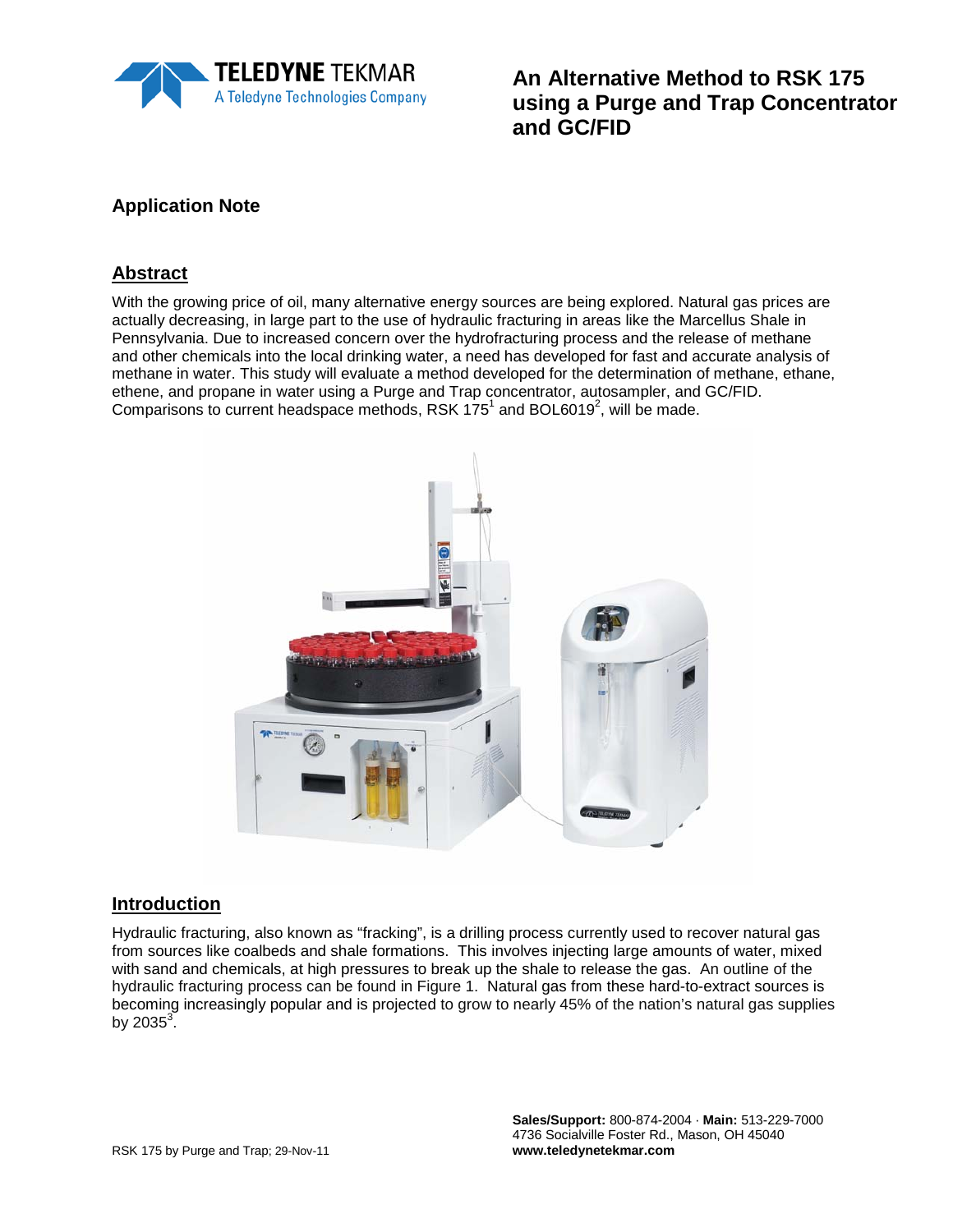

Courtesy of Ohio Department of Natural Resources Division of Mineral Resources Management (Illustration modified by TOMWC)

Even though hydraulic fracturing is a relatively old practice, first employed over 60 years ago to drill for oil in Oklahoma<sup>5</sup>, there has been little research into the impact of its increasing use as a drilling process for natural gas. With growing concern over the environmental effects of fracking on water quality, the United States EPA has begun studies to monitor the treatment methods and environmental impact with the goal of standardization by 2013/2014<sup>6</sup>. Figure 2 shows a map of shale gas formations in the continental United States indicating the potential widespread environmental impact the fracking process could have.

The current method for determining natural gas constituents (methane, ethane, and ethene) in water is RSK 175<sup>1</sup>. Propane has been added to this list in modified methods such as BOL6019<sup>2</sup>, developed by the Pennsylvania Department of Environmental Protection (PADEP). These analyses require headspace gas chromatography. This study will also utilize a flame ionization detector (FID), although RSK 175<sup>1</sup> also allows thermal conductivity (TCD) as well as electron capture detectors (ECD) to be used. Due to the lack of EPA methods requiring headspace analysis, these instruments are not normally found in

*Figure 1: Process of Hydraulic Fracturing to Drill for Natural Gas<sup>4</sup>*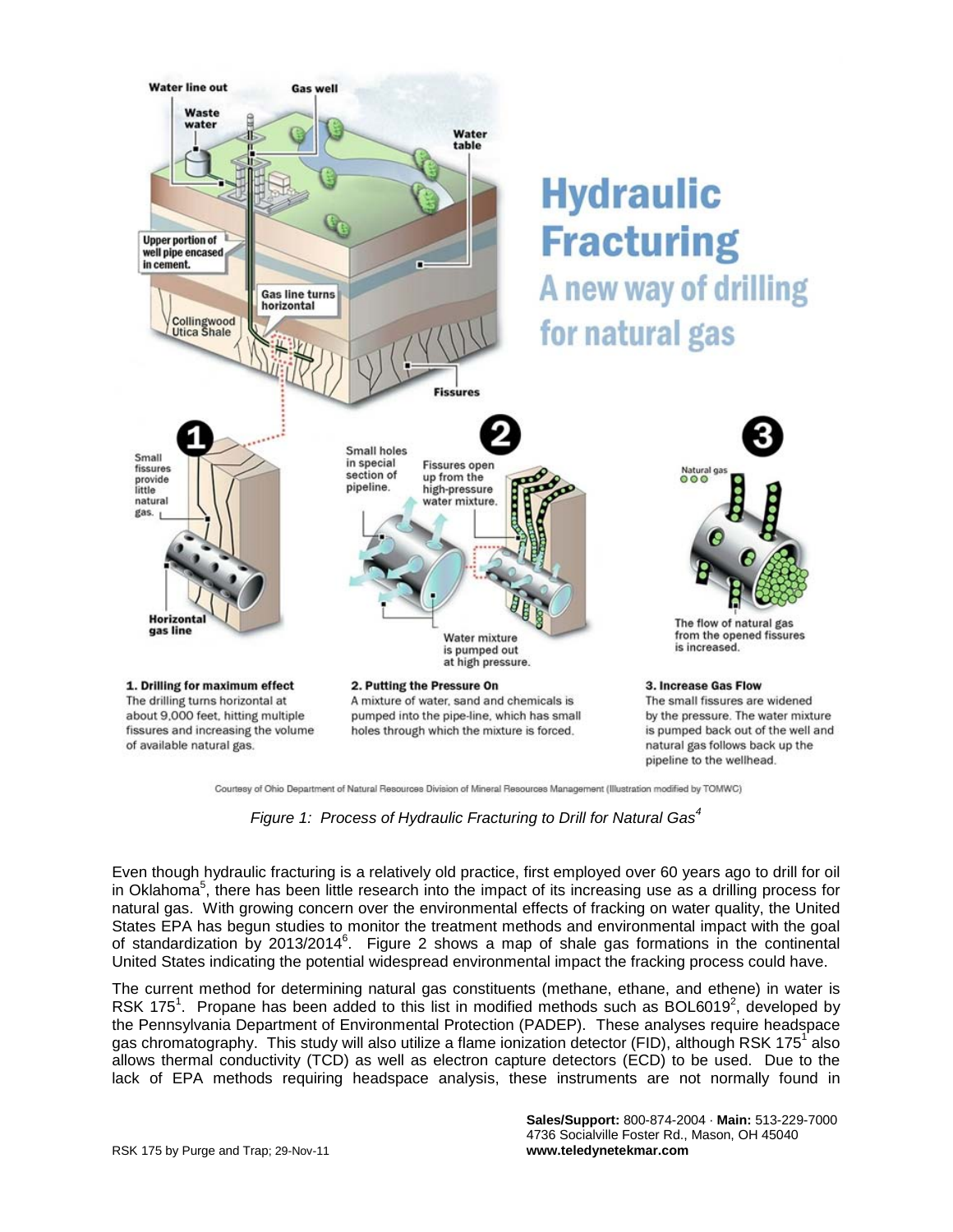environmental laboratories. This poster demonstrates an alternative analysis using purge and trap concentration, which are typically available in many environmental labs.



Source: Energy Information Administration based on data from various published studies. Updated: March 10, 2010



For this study, a Stratum Purge and Trap Concentrator (PTC) was used in conjunction with an AQUATek 100 Autosampler. This set-up allows for complete automation of sample preparation for the analysis of liquid samples for purge and trap. A recirculating chiller bath was also required to maintain a sample temperature of less than 4°C. This technique also requires a 25mL purge volume.

Utilizing a GC/FID, a linear calibration was performed and percent Relative Standard Deviation (%RSD) and Method Detection Limits (MDLs) were determined for the full list of compounds. This purge and trap technique, which requires no sample manipulation unlike RSK 175<sup>1</sup> and BOL6019<sup>2</sup>, will be evaluated using real world replicate samples versus the current headspace method. Similarly to BOL6019<sup>2</sup>, calibrations will be performed on aqueous standards rather than the gaseous standards used in RSK  $175^1$ .

## **Experimental-Instrument Conditions**

The Stratum PTC and AQUATek 100 Autosampler were coupled to a GC/FID for analysis. A new proprietary trap was also utilized. The GC was configured with a Restek Rt-U-PLOT 30m x 0.53mm column. The GC/FID parameters are outlined in Tables 1 and 2. Table 3 outlines the P&T and autosampler conditions. Due to the extreme volatility of these analytes, a recirculating bath was employed to chill the samples below 4°C.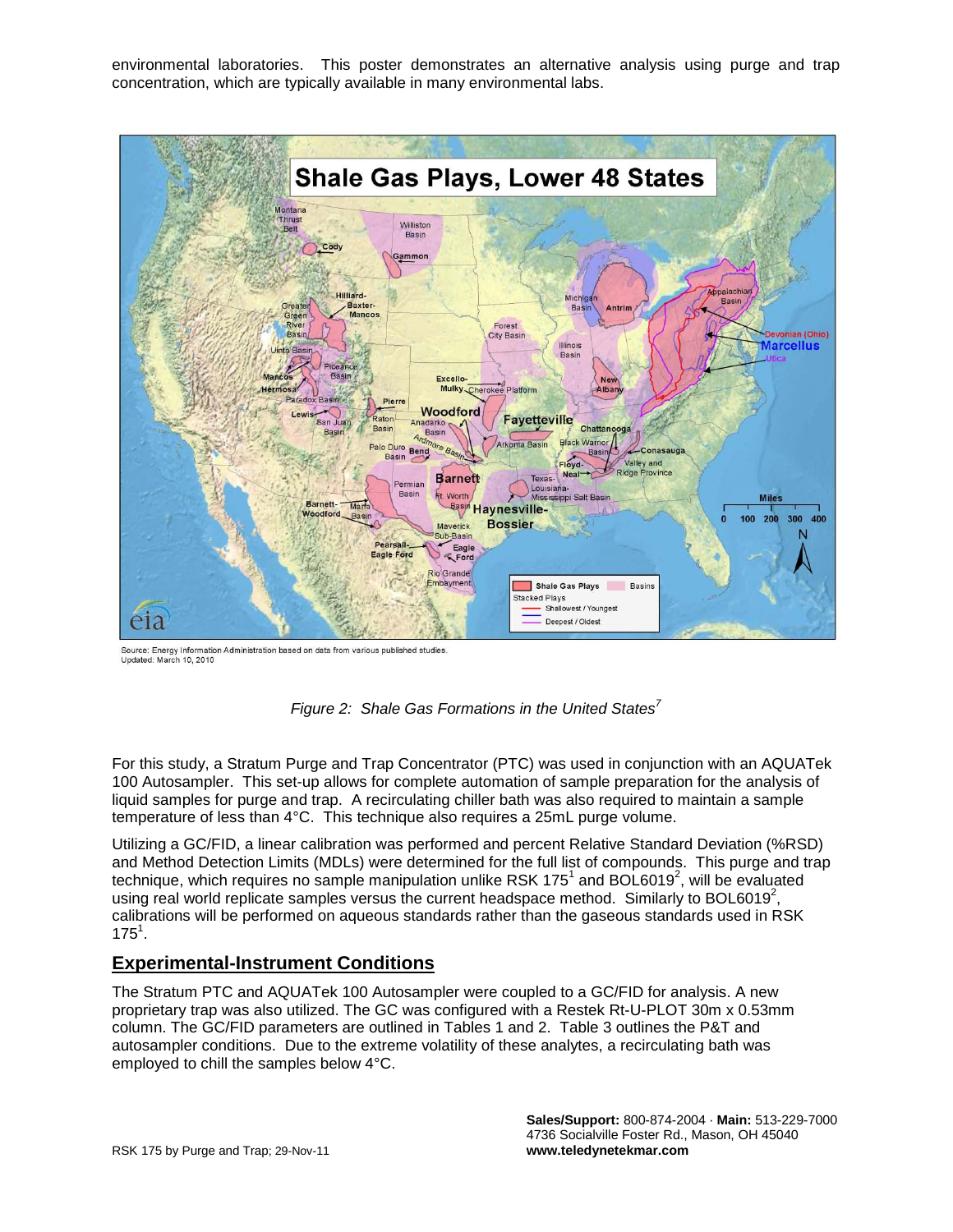| <b>GC Parameters</b> |                                      | <b>FID Parameters</b> |                             |  |
|----------------------|--------------------------------------|-----------------------|-----------------------------|--|
| GC:                  | GC/FID                               | Temperature:          | $250^{\circ}$ C             |  |
| Column:              | Restek Rt-U-PLOT 30m x 0.53mm        | Hydrogen Flow:        | 40mL/min                    |  |
| Oven Program:        | Initial Temp 50°C, 10°C/min to 190°C | Air Flow:             | 400mL/min                   |  |
| Inlet:               | $250^{\circ}$ C                      | Mode:                 | <b>Constant Makeup Flow</b> |  |
| Gas:                 | <b>Helium</b>                        | Makeup Flow:          | 30mL/min                    |  |
| Pressure:            | 19.44psi                             | Makeup Gas:           | Helium                      |  |
| Split Ratio:         | 20:1                                 |                       |                             |  |

| <b>FID Parameters</b> |                             |  |  |  |
|-----------------------|-----------------------------|--|--|--|
| Temperature:          | $250^{\circ}$ C             |  |  |  |
| Hydrogen Flow:        | 40mL/min                    |  |  |  |
| Air Flow:             | 400mL/min                   |  |  |  |
| Mode:                 | <b>Constant Makeup Flow</b> |  |  |  |
| Makeup Flow:          | 30mL/min                    |  |  |  |
| Makeup Gas:           | Helium                      |  |  |  |

#### *Tables 1 & 2: GC and FID Parameters*

| <b>Stratum PTC and AQUATek 100 Parameters</b> |                |                            |                        |  |  |  |  |
|-----------------------------------------------|----------------|----------------------------|------------------------|--|--|--|--|
| <b>Variable</b>                               | <b>Value</b>   | <b>Variable</b>            | <b>Value</b>           |  |  |  |  |
| Pressurize Time                               | $0.85$ min     | <b>Purge Time</b>          | $1.5 \text{ min}$      |  |  |  |  |
| Sample Transfer Time                          | $1.00$ min     | <b>Purge Temp</b>          | $20^{\circ}$ C         |  |  |  |  |
| Rinse Loop Time                               | $0.85$ min     | <b>Purge Flow</b>          | 20mL/min               |  |  |  |  |
| Sweep Needle Time                             | $0.35$ min     | Dry Purge Time             | $0.0$ min              |  |  |  |  |
| <b>Bake Rinse</b>                             | On             | Dry Purge Temp             | $20^{\circ}$ C         |  |  |  |  |
| <b>Bake Rinse Cycles</b>                      | 1              | Dry Purge Flow             | 100mL/min              |  |  |  |  |
| <b>Bake Rinse Drain Time</b>                  | $0.60$ min     | <b>GC Start</b>            | <b>Start of Desorb</b> |  |  |  |  |
| Presweep Time                                 | $0.35$ min     | <b>Desorb Preheat Temp</b> | $95^{\circ}$ C         |  |  |  |  |
| Water Temp                                    | $90^{\circ}$ C | Desorb Drain               | <b>On</b>              |  |  |  |  |
| <b>Valve Oven Temp</b>                        | $80^{\circ}$ C | <b>Desorb Time</b>         | 2.00 min               |  |  |  |  |
| <b>Transfer Line Temp</b>                     | $80^{\circ}$ C | Desorb Temp                | $100^{\circ}$ C        |  |  |  |  |
| Sample Mount Temp                             | $60^{\circ}$ C | <b>Desorb Flow</b>         | 300mL/min              |  |  |  |  |
| Purge ready Temp                              | $35^{\circ}$ C | <b>Bake Time</b>           | 8.00 min               |  |  |  |  |
| <b>Condenser Ready Temp</b>                   | $40^{\circ}$ C | <b>Bake Temp</b>           | $100^{\circ}$ C        |  |  |  |  |
| <b>Condenser Purge Temp</b>                   | $20^{\circ}$ C | <b>Bake Flow</b>           | 400mL/min              |  |  |  |  |
| <b>Standby Flow</b>                           | 10mL/min       | <b>Condenser Bake Temp</b> | $200^{\circ}$ C        |  |  |  |  |
| Pre-Purge Time                                | $0.5$ min      |                            |                        |  |  |  |  |
| Pre-Purge Flow                                | 40.0mL/min     |                            |                        |  |  |  |  |
| Sample Heater                                 | Off            |                            |                        |  |  |  |  |
| Sample Preheat Time                           | $1.00$ min     |                            |                        |  |  |  |  |
| Sample Temp                                   | $40^{\circ}$ C |                            |                        |  |  |  |  |

*Table 3: Stratum PTC and AQUATek 100 Parameters (Stratum PTC Parameters are in Blue)*

## **Calibration Data**

To make the stock solutions, a 500mL volumetric flask filled with de-ionized water was placed in an ice water bath and purged with a reference gas corresponding to each of the four analytes. Each gas was bubbled through chilled water for two hours to make individual concentrated standards. Unlike in RSK 175<sup>1</sup>, calibrations in BOL6019<sup>2</sup> are performed using aqueous rather than gaseous standards. This study also employs an aqueous calibration, where standards are analyzed under the same conditions as samples.

Calibration standards were made from serial dilutions of these stock standards by calculating the concentration of saturated gas solutions in water at 0°C. For example, the saturation point of methane in 0°C water is 39.59 mg/L at atmospheric pressure. Calibration standards were made in 50mL volumetric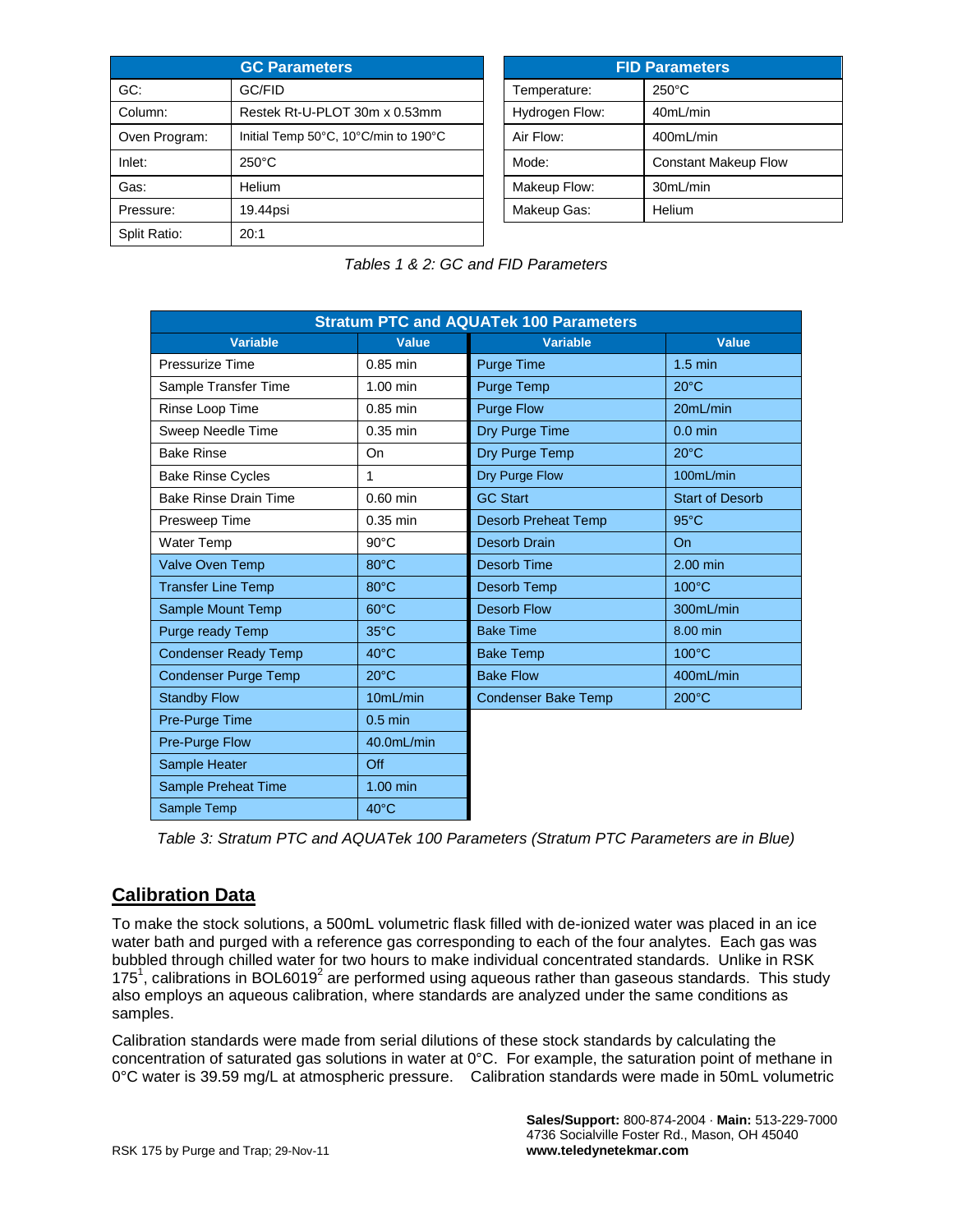flasks filled to volume with chilled de-ionized water over a range of 8 ppb to 40 ppm. Samples were transferred to headspace free 40mL vials for analysis. These standards were additionally made for the remaining compounds of interest. Samples for the comparative headspace analysis were prepared similarly and added to 22mL headspace vials for analysis.

The calibration data generated during this study was evaluated by percent Relative Deviation (%RSD). Method detection limits were also established for all compounds by analyzing replicates lab fortified blanks (LFBs). Calibration data can be found in Table 4. In addition, an example of a chromatogram for a 40ppm methane standard can be found in Figure 3. A blank analyzed after the highest calibration standard was used to calculate the percent carryover which was less than 0.5% for all compounds.

| <b>Compound</b> | <b>Calibration Range</b> | <b>Relative Response</b><br><b>Factor (RRF)</b> | % Relative<br><b>Deviation</b><br>$(*RSD)$ | <b>Method</b><br><b>Detection Limit</b><br>(MDL) |
|-----------------|--------------------------|-------------------------------------------------|--------------------------------------------|--------------------------------------------------|
| <b>Methane</b>  | 20ppb to 40ppm           | 573                                             | 10.2                                       | 8.3 ppb                                          |
| <b>Ethane</b>   | 26ppb to 66ppm           | 4024                                            | 11.1                                       | $10.5$ ppb                                       |
| <b>Ethene</b>   | 67ppb to 281ppm          | 2125                                            | 6.6                                        | N/A                                              |
| <b>Propane</b>  | 17ppb to 71ppm           | 8424                                            | 12.1                                       | $2.7$ ppb                                        |

*Table 4: Calibration and MDL Data for Methane, Ethane, Ethene, and Propane*



*Figure 3: Chromatogram of 40ppm Methane Standard*

Real world drinking water samples were run head-to-head using both the current headspace method and the proposed purge and trap. A set of 37 replicate samples were analyzed using similar conditions for both methods. The average bias for these replicate samples for the purge and trap method was +4% for methane and -5.6% for ethane. Ethene and propane are rarely found in drinking water samples. These similar results show the quicker and more efficient purge and trap method to be an acceptable alternative to the current headspace method used at PADEP, BOL6019<sup>2</sup>.